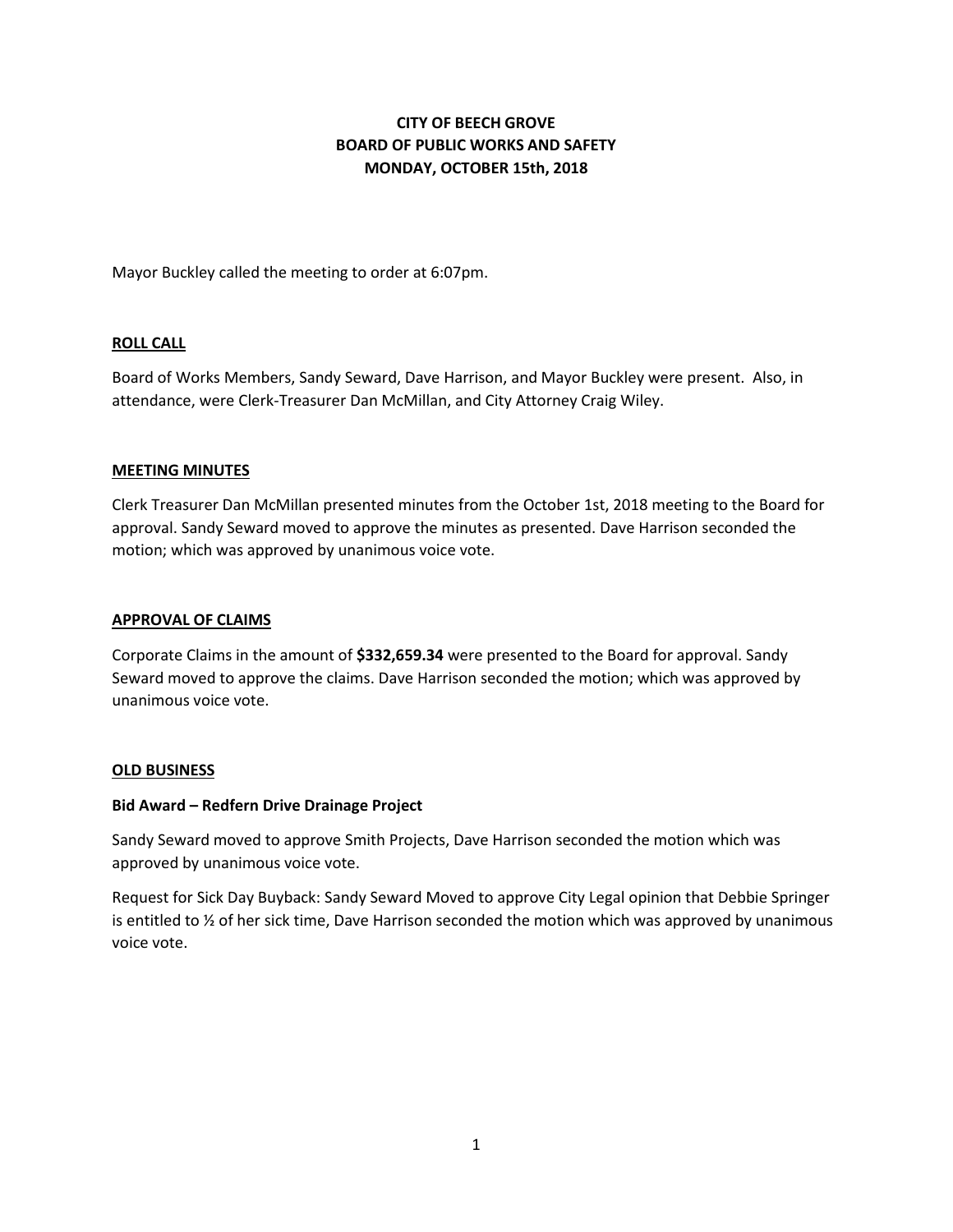#### **NEW BUSINESS**

### **Bid Opening for South 4th Avenue Drainage Project**

Sandy Seward opened the sealed bids and read them aloud.

Globe Asphalt \$139,601

Robertson Paving \$110,208

Smith Projects \$148,325

Grady Brothers \$148,400

## **Second Trash Truck Quote – DPW**

Sandy Seward moved to approve the trash truck quote of \$203,410.00. Dave Harrison seconded the Motion which was approved by unanimous voice vote.

## **Permission to Hire – Challis – DPW**

Sandy Seward moved to approve the hiring of Jonathon Challis at a bi-weekly salary of \$1,811.58. Dave Harrison seconded the Motion; which was approved by unanimous voice vote.

## **Payroll Adjustment – Elizabeth Keisler**

Sandy Seward moved to approve the increase from 2nd to 3rd year patrolman, Dave Harrison seconded the motion which was app

# **Payroll Adjustment – Joseph Garrison**

Sandy Seward moved to approve the increase from 2nd to 3rd year patrolman, Dave Harrison seconded the motion which was approved by unanimous voice vote.

# **Payroll Adjustment – Richard King**

Sandy Seward moved to approve the increase from probationary to 1st year patrolman Dave Harrison seconded the motion which was approved by unanimous voice vote.

#### **Indot LPA Agreement Extension**

This was to make the board aware of what was going on. Informative only.

#### **COMMENTS FROM BOARD MEMBERS** – None